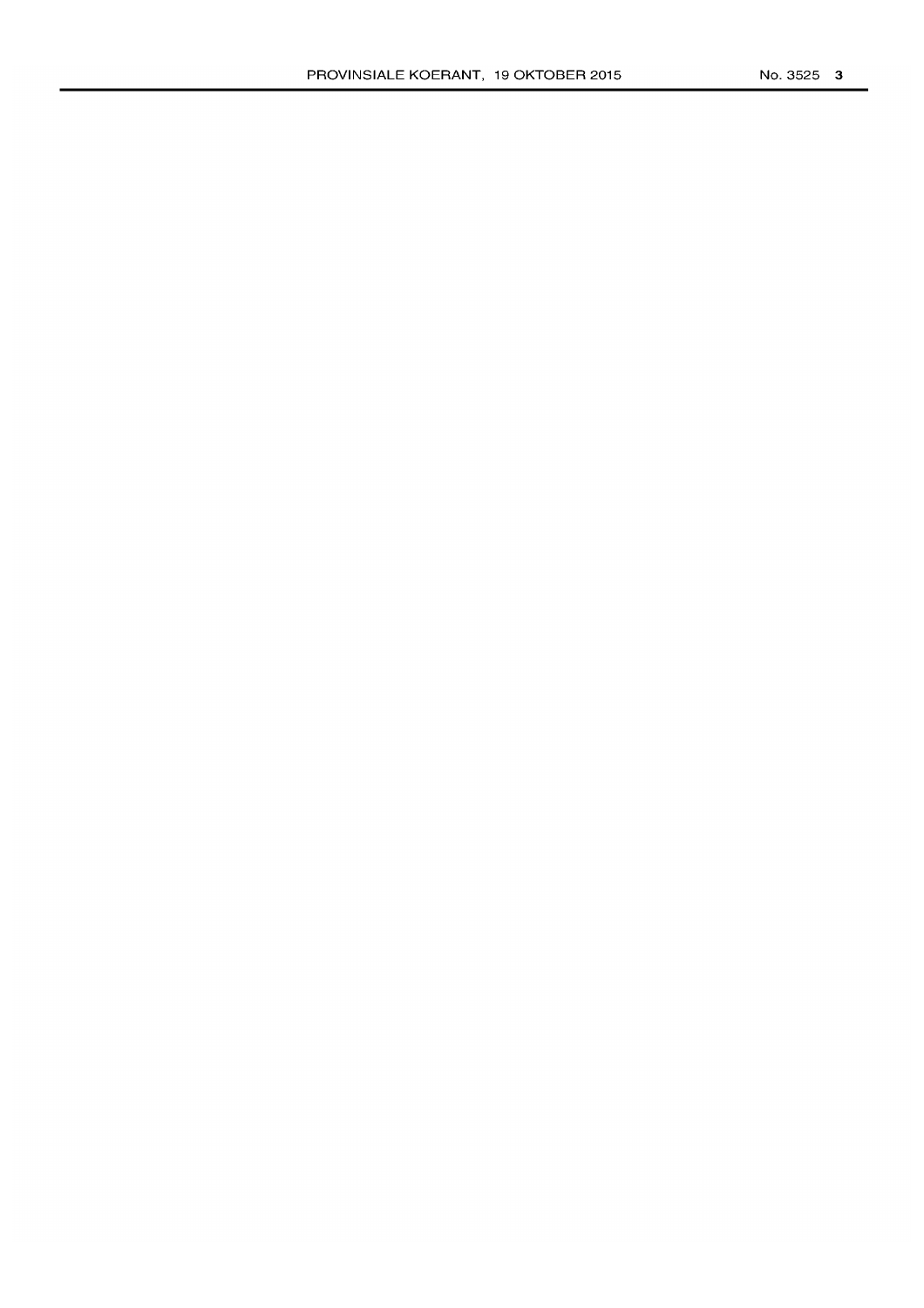15 16

#### **ADVERTISEMENT**

|                                                                                                            | Gazette | Page |
|------------------------------------------------------------------------------------------------------------|---------|------|
|                                                                                                            | No.     | No.  |
| <b>LOCAL AUTHORITY NOTICES • PLAASLIKE OWERHEIDS KENNISGEWINGS</b>                                         |         |      |
| Less Formal Township Establishment Act (113/1991): Closure of public street: Portion of Erf 5000, Umtata   | 3525    |      |
| Less Formal Township Establishment Act (113/1991): Closure of public street: Portion of Erf 14818, Umtata. | 3525    |      |